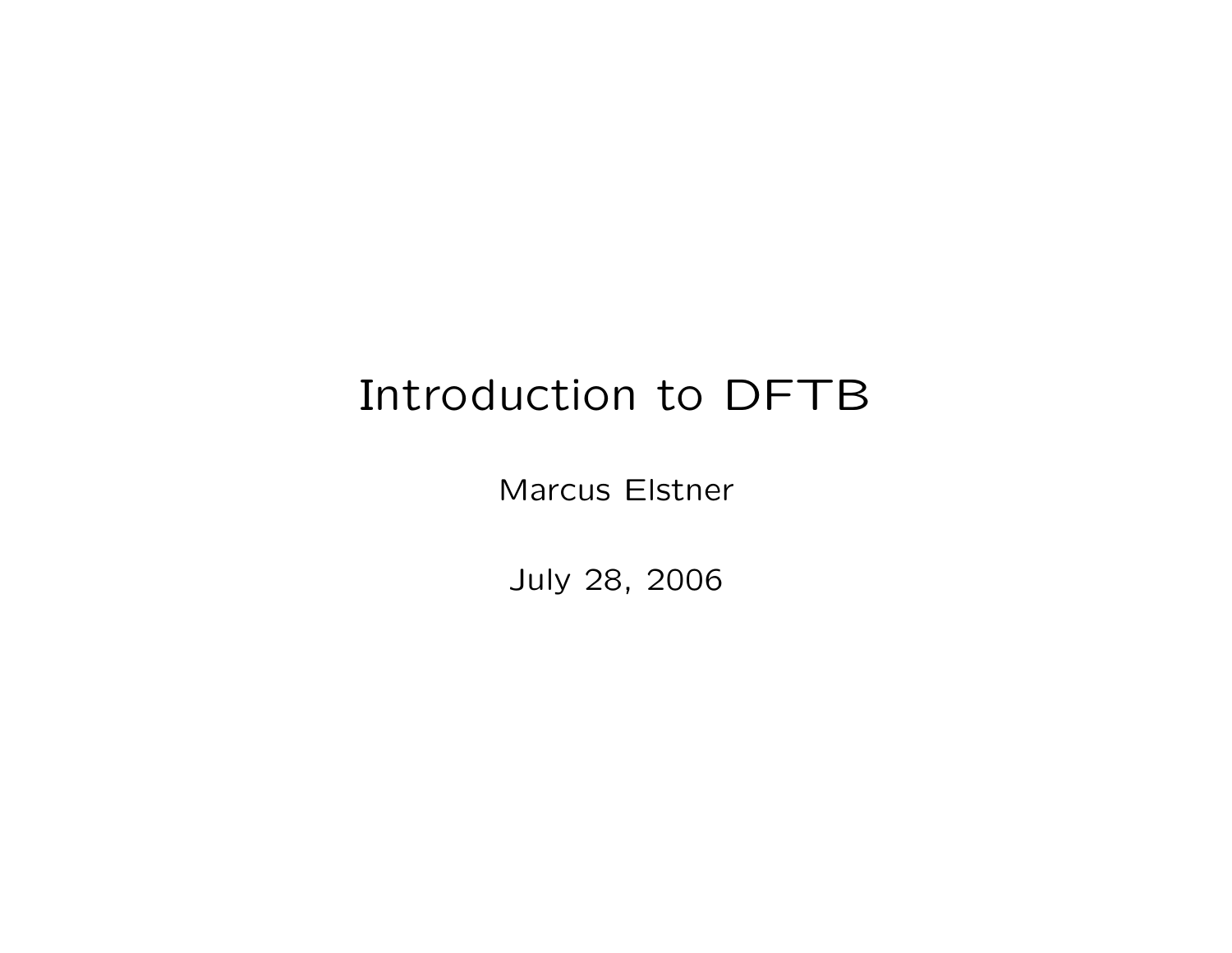## I. Non-selfconsistent solution of the KS equations

DFT can treat up to 100 atoms in routine applications, sometimes even more and about several ps in MD simulations. Very often, one would like to go to larger systems, therefore approximations to DFT are required.

To get started, consider a case, where you know the ground state density  $\rho_0$ already to sufficient accuracy. In this case, one can omit the self consistent solution of the KS equations and get the orbitals immediately through:

$$
\left[-\frac{1}{2}\nabla^2 + v_{eff}[\rho_0]\right]\phi_i = \epsilon_i \phi_i
$$

( $\rho_0$  stands for a proper chosen input density in the following). This saves a factor of 5 -10 already, however, it is the starting point for further approximations.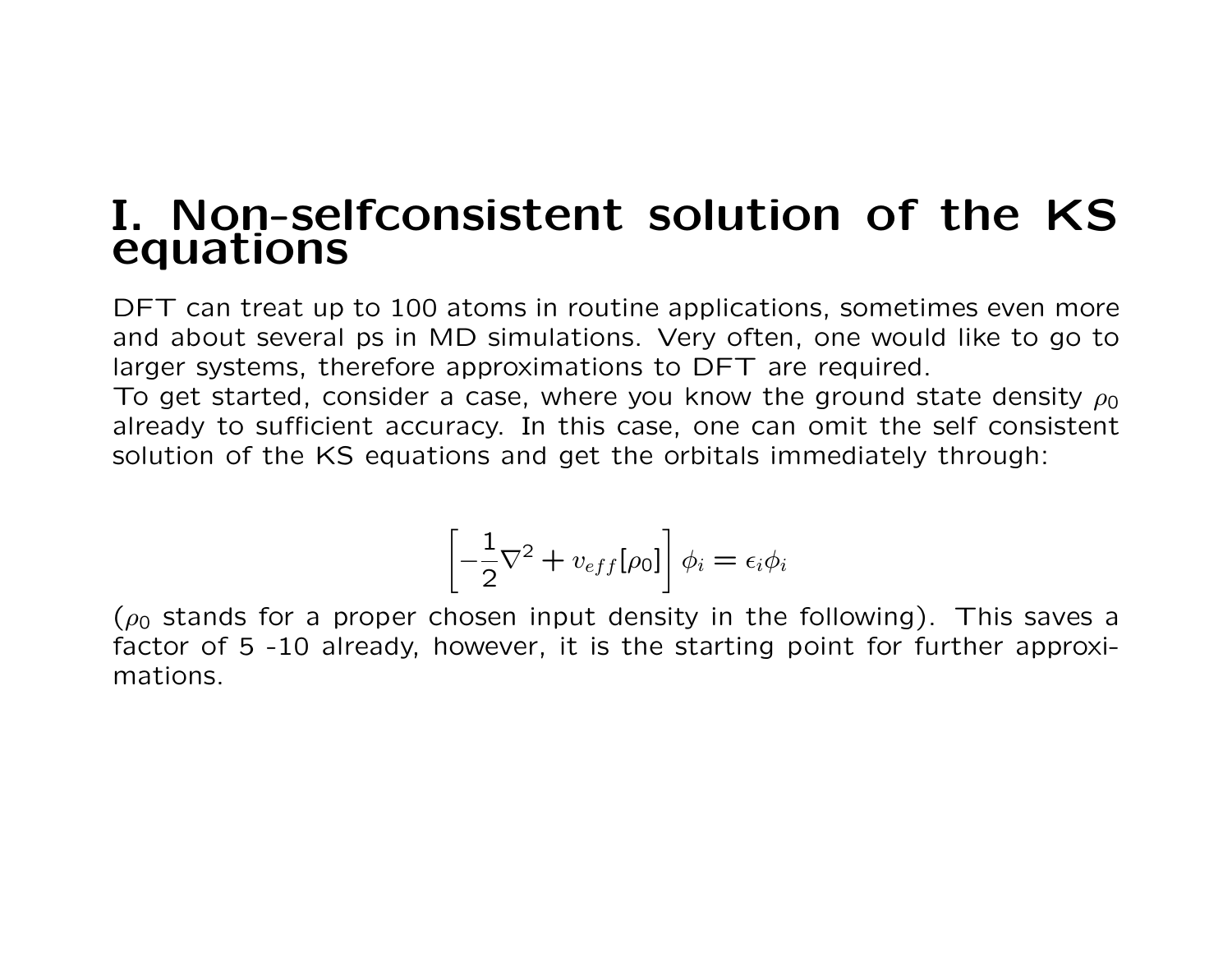Consider a minimal basis set consisting of atomic orbitals, i.e.  $\eta_{\mu} = 2s, 2p_x, 2p_y, 2p_z$ for first row elements (we omit the core states in the following, since they are in a good approximation chemically inactive) and  $\eta_{\mu} = 1s$  for H. With the basis set expansion

$$
\phi_i = \sum_\mu c^i_\mu \eta_\mu
$$

and the Hamiltonian

$$
\widehat{H}[\rho_0] = \widehat{T} + v_{eff}[\rho_0]
$$

we find:

$$
\sum_{\mu} c_{\mu}^{i} \hat{H}[\rho_0] |\eta_{\mu}\rangle = \epsilon_i \sum_{\mu} c_{\mu}^{i} |\eta_{\mu}\rangle \tag{1}
$$

Multiplication with  $< \eta_{\nu}$ 

$$
\sum_{\mu} c_{\mu}^{i} < \eta_{\nu} |\hat{H}[\rho_{0}]|\eta_{\mu} > = \epsilon_{i} \sum_{\mu} c_{\mu}^{i} < \eta_{\nu} |\eta_{\mu} > \tag{2}
$$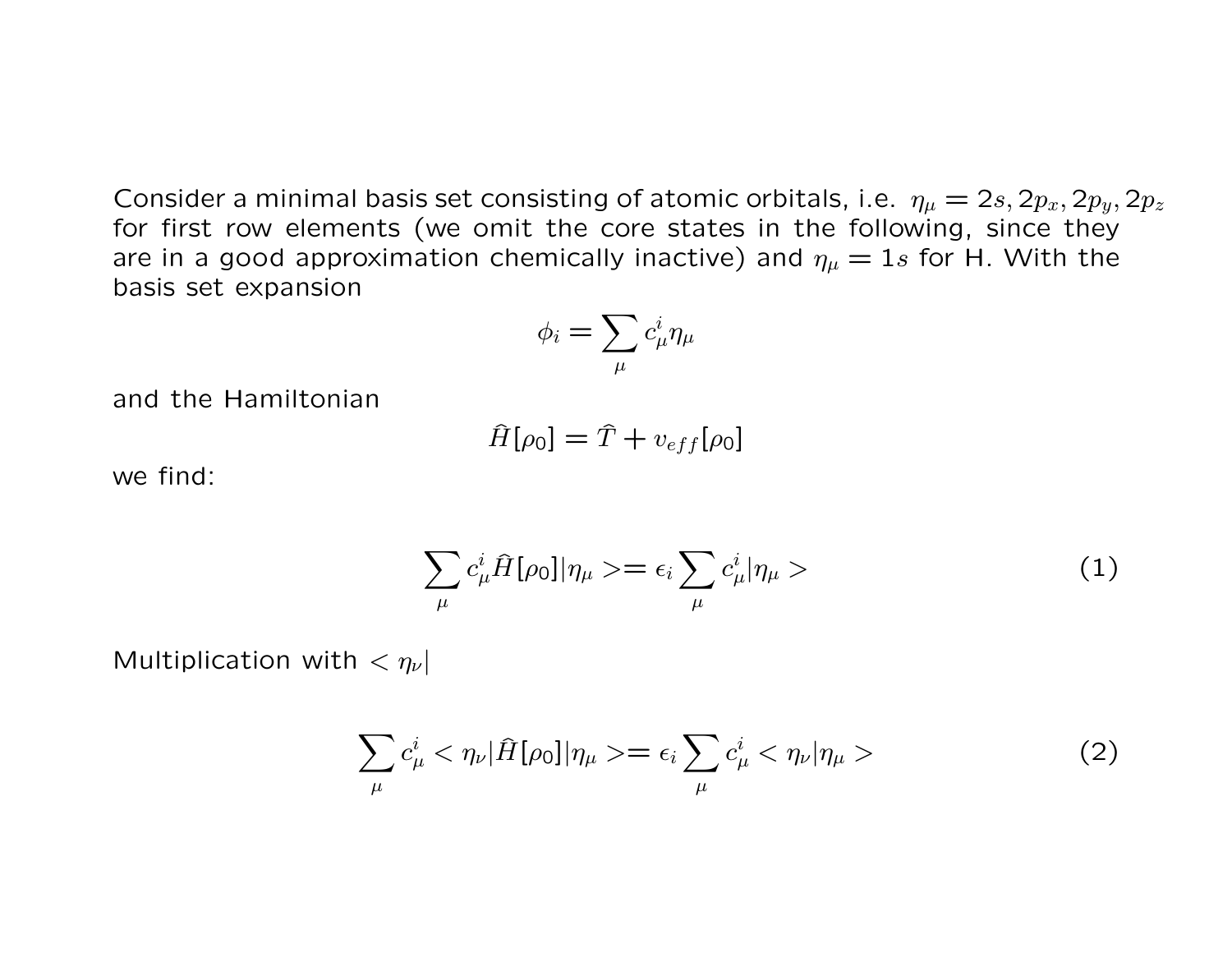or in matrix notation

$$
HC = SC\epsilon \tag{3}
$$

This means, we just have to solve the eigenvalue equation once, i.e. we have to diagonalize the **Hamilton matrix**  $H_{\mu\nu} = \langle \eta_{\nu} | \hat{H}[\rho_0] | \eta_{\mu} \rangle$ . Note, that our basis set is non-orthogonal, i.e. the overlap matrix  $S_{\mu\nu} = \langle \eta_{\nu} | \eta_{\mu} \rangle$ appears in the eigenvalue equations.

In empirical schemes, the basis functions are taken to be orthogonal, i.e.  $S_{\mu\nu} = \delta_{\mu\nu}$ .

Background is the so called Löwdin orthogonalization. Introducing orthonormal orbitals means multiplying with  $S^{-1/2}$  and inserting a '1':

$$
S^{-1/2}HS^{-1/2}S^{1/2}C = S^{-1/2}S^{1/2}S^{1/2}C\epsilon
$$

to get the orthonormal equations  $(\mathrm{C}^{\prime}=\mathrm{S}^{1/2}\mathrm{C})$ :

$$
H'C'=C'\epsilon
$$

Introducing orthonormal orbitals means effectively changing the Hamiltonian. And this is convenient, since in empirical schemes the Hamitonmatrix is completely fitted to empirical data, e.g. for Carbon to the solid state bandstructures of several crystal structures (diamond, graphite, bcc etc.), or, in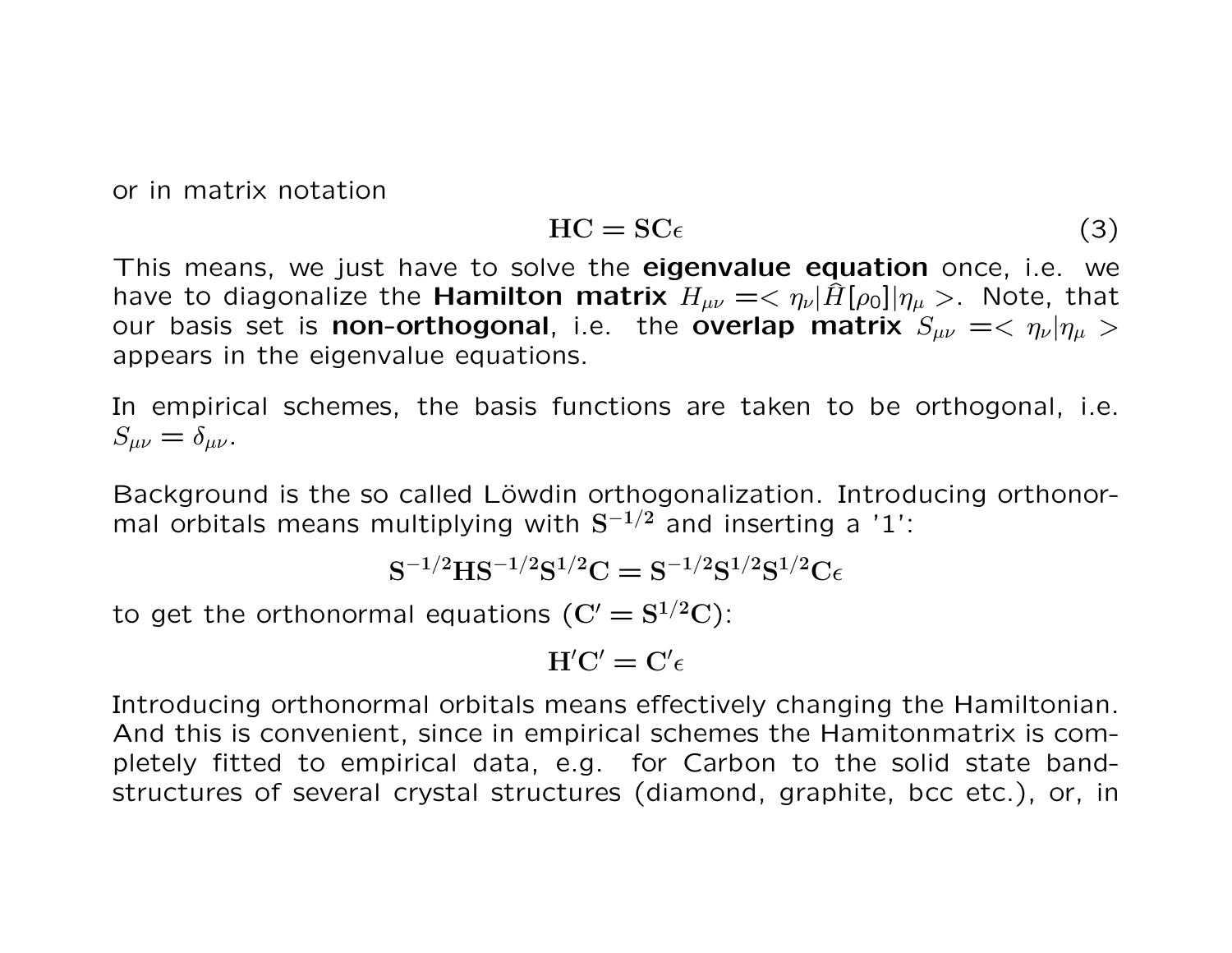Hückel theory, to properties of Hydrocarbons.

Diagonalization leads to the one-particle energies  $\epsilon_i$ , i.e. to the so called electronic energy:

$$
E_{elec} = \sum_i \epsilon_i
$$

If we compare this to the total energy in DFT,

$$
E[\rho] = \sum_{i}^{occ} \epsilon_{i} - \frac{1}{2} \int \frac{\rho_{0}(r)\rho_{0}(r')}{|r - r'|} dr dr' + E_{xc}[\rho_{0}] - \int v_{xc}(r)\rho_{0}(r) dr + \frac{1}{2} \sum_{\alpha\beta} \frac{Z_{\alpha}Z_{\beta}}{R_{\alpha\beta}} \tag{4}
$$

it is obvious, that a big part of energy is missing, the so called **double**counting and core-core repulsion terms in DFT. First of all, it is interesting to note, that the double counting terms depend on the input/reference density  $\rho_0$  only. The XC parts are hard to evaluate, however, in GGA we can say that they decay exponentially due to the exponential decay of the density-overlap.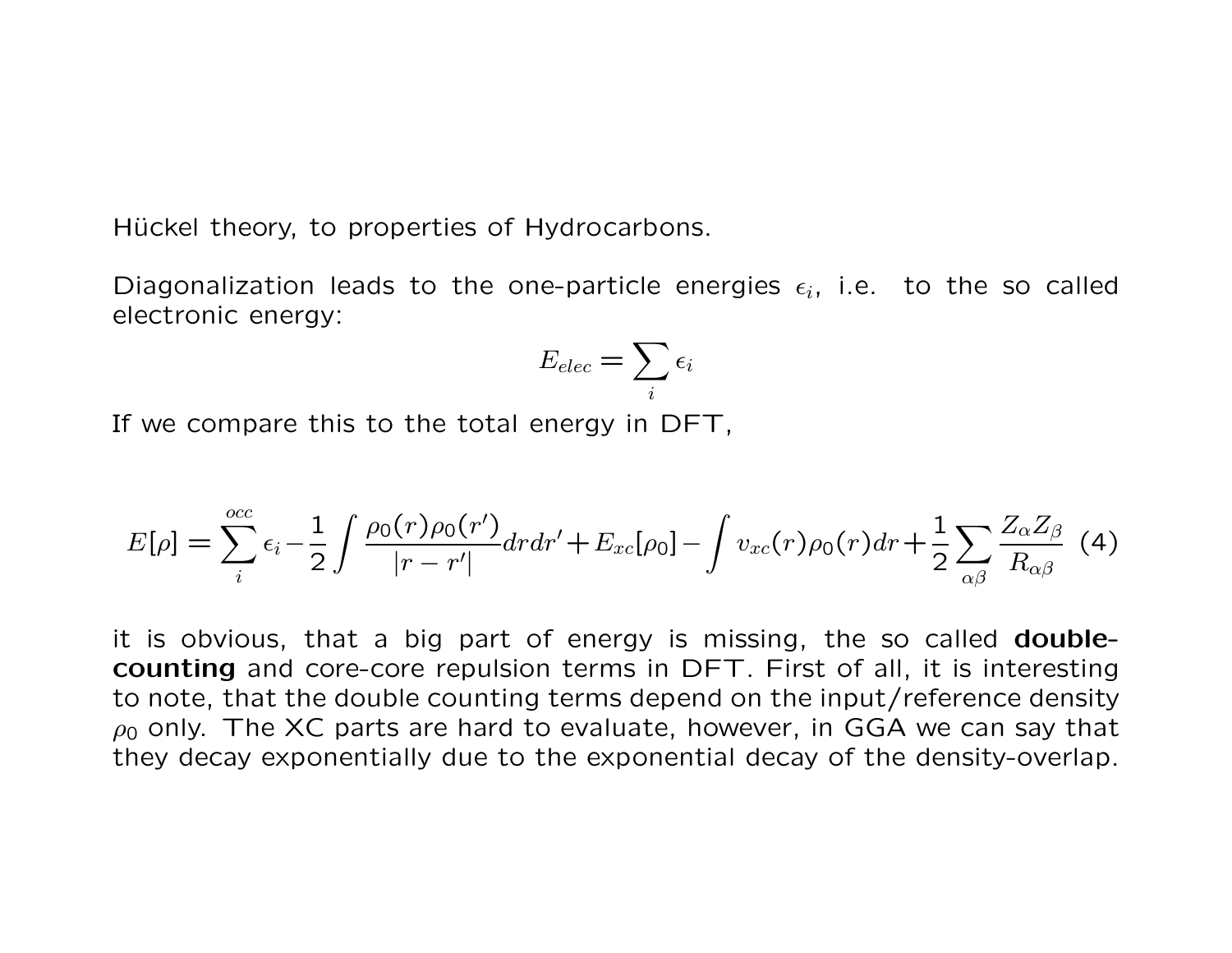If we assume an atomic density decomposition,  $\rho\,=\,\sum_{\alpha}\rho_{\alpha}$ , the coulomb contributions

$$
\frac{1}{2}\sum_{\alpha\beta}\left[\frac{Z_{\alpha}Z_{\beta}}{R_{\alpha\beta}}-\int\frac{\rho_{\alpha}(r)\rho_{\beta}(r')}{|r-r'|}drdr'\right]
$$

show an exponential decay as well!

Therefore, first ETB models had the form:

$$
E_{tot} = \sum_{i} \epsilon_i + \frac{1}{2} \sum_{\alpha \beta} U_{\alpha \beta}
$$

with the two-body terms  $U_{\alpha\beta}$  being exponentials fitted to reproduce e.g. geometries, vibrational frequencies and reaction energies of suitable systems.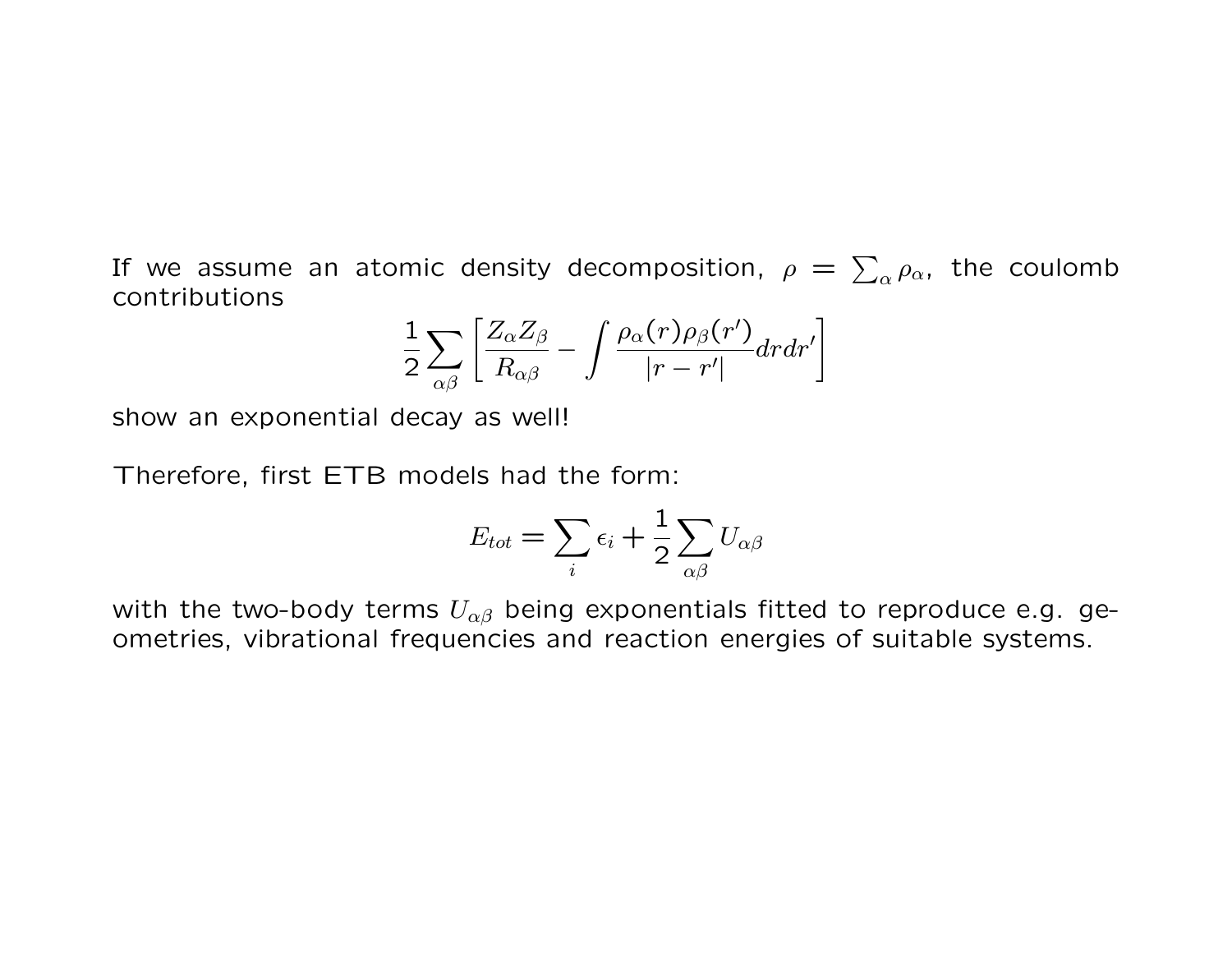## II. Density Functional based Tight Binding: DFTB

The derivation of parameters via fitting is a quite complicated process. If one could derive the parameters from DFT calculations one would gain much more flexibility and a simplified parametrization scheme.

In a first step, one needs a basis set. In TB theory, basis functions are atomic orbitals, and these can be calculated from the atomic KS equations:

$$
\left[-\frac{1}{2}\nabla^2 + v_{eff}[\rho_{atom}] \right] \eta_{\mu} = \epsilon_{\mu} \eta_{\mu}
$$

For a basis, we are free to choose whatever we want. Atomic orbitals have the disadvantage, that they are very diffuse, in solids, molecules or clusters the size of the orbitals is 'compressed' due to the interaction with the neighbors. A measure for the distance between neighbors is given by the so called 'covalent radius'  $r_0$  and is determined for all atoms empirically.

Therefore, it is wise to use orbitals, which incorporate this information somehow. One way to enforce this, is to add an additional (harmonic) potential to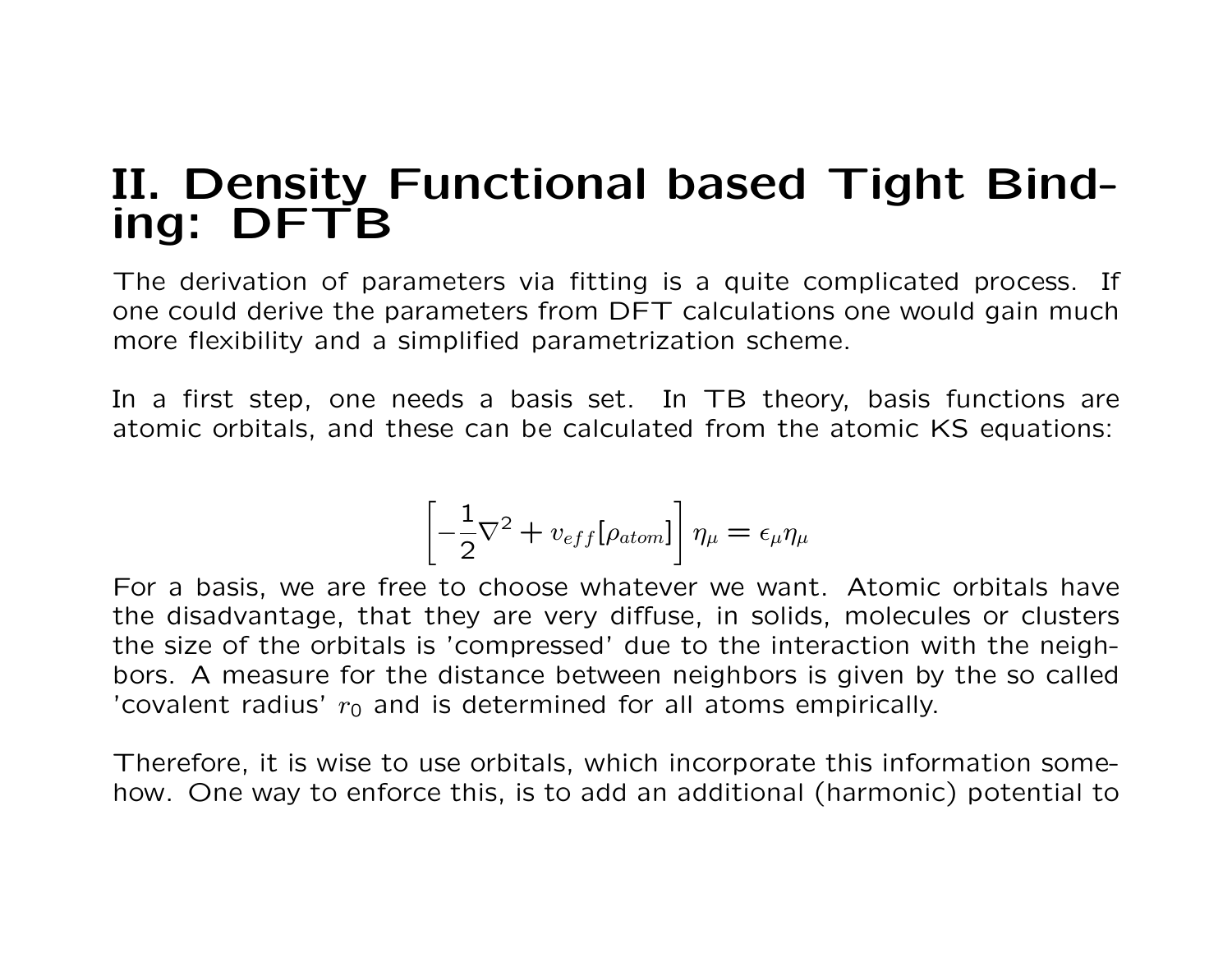the atomic Kohn-Sham equations, which leads to compressed atomic orbitals, or optimized atomic orbitals (O-LCAO).

$$
\left[-\frac{1}{2}\nabla^2 + v_{eff}[\rho_{atom}] + \left(\frac{r}{r_0}\right)^2\right]\eta_{\mu} = \epsilon_{\mu}\eta_{\mu}
$$
\n(5)

As a result of the atomic calculations, we get the orbitals  $\eta_{\mu}$ , the electron density at atom  $\alpha$ ,  $\rho_\alpha = \sum |\eta_\mu|^2$  and the overlap matrix  $S_{\mu\nu} = < \eta_\nu |\eta_\mu>$ . To solve the eigenvalue problem eq. 2 or eq. 3, we only need the Hamiltonian matrix. This leads to further approximations, since although we have the complete input density  $\rho_0 = \sum \rho_\alpha$  the Hamiltonian evaluation would be very complicated:

$$
H_{\mu\nu} = \langle \eta_{\nu} | \hat{H}[\rho_0] | \eta_{\mu} \rangle = \langle \eta_{\nu} | \hat{H}[\sum \rho_{\alpha}] | \eta_{\mu} \rangle
$$

We therefore usually make the so called 2-center approximation for  $\mu \neq \nu$ :

$$
H_{\mu\nu} = \langle \eta_{\nu} | \hat{H}[\rho_0] | \eta_{\mu} \rangle = \langle \eta_{\nu} | \hat{H}[\rho_{\alpha} + \rho_{\beta}] | \eta_{\mu} \rangle \tag{6}
$$

where orbital  $\nu$  is located on atom  $\alpha$  and orbital  $\mu$  is located on atom  $\beta$ . The diagonal Hamiltonelements  $H_{\mu\mu} = \epsilon_{\mu}$  are taken from eq. 5.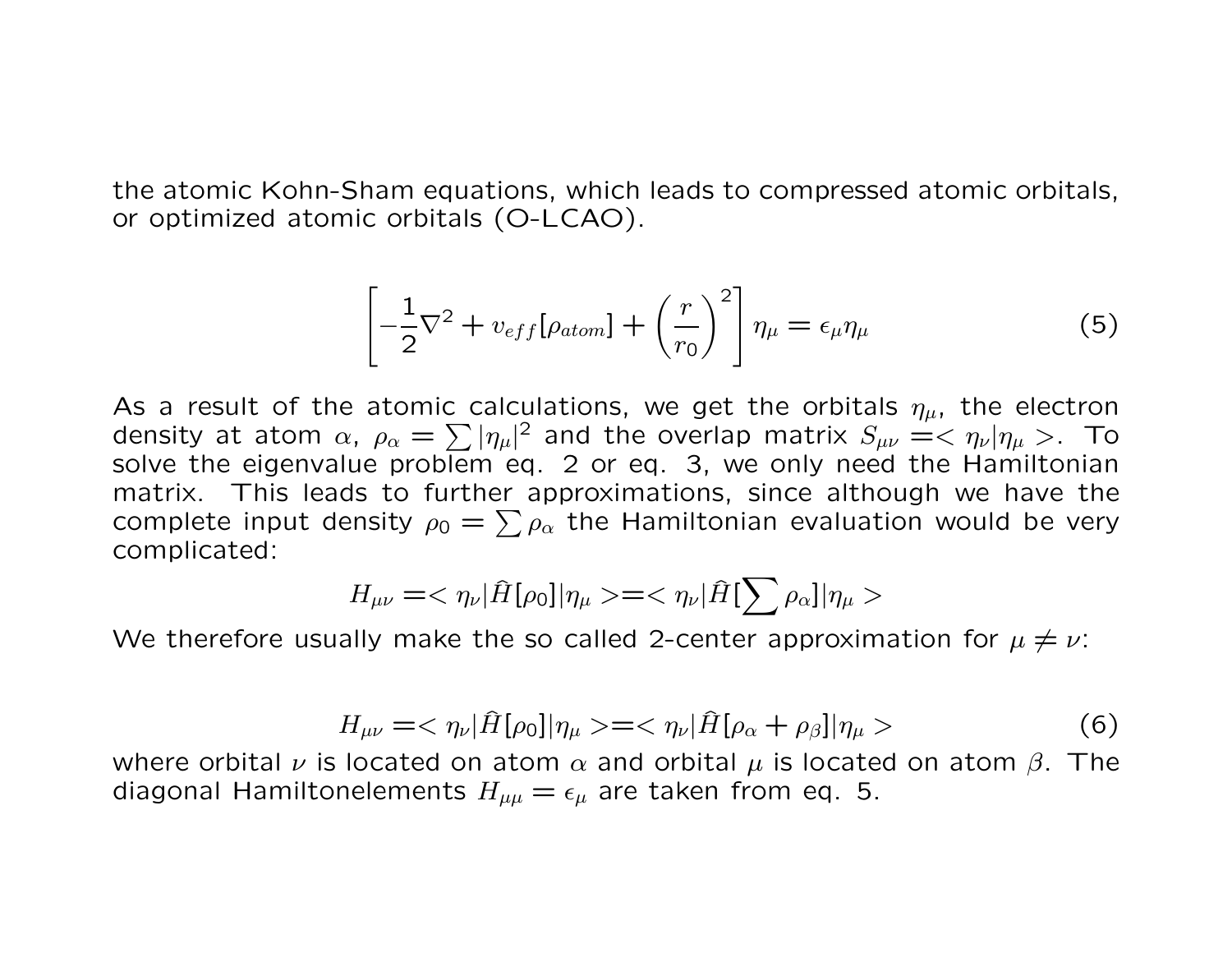$H_{\mu\nu}$  and  $S_{\mu\nu}$  are tabulated for various distances between atom pairs up to 10  $\AA$ , where they vanish (also due to compression!). For any molecular geometry, these matrix elements are read in based on the distance between to atoms and then oriented in space using the Slater-Koster sin/cos combination rules. Then the generalized eigenvalue problem eq. 3 is solved and the first part of the energy can be calculated. It should be emphasized that this is a non-orthogonal TB scheme, which is more transferable due to the appearance of the overlap matrix.

The second part,

$$
E_{rep}[\rho_0]=\frac{1}{2}\sum_{\alpha\beta}U_{\alpha\beta}
$$

is calculated pointwise as follows: To get the repulsive potential e.g. for Carbon one could take the Carbon dimer  $C_2$ , stretch its bond and for each distance calculate the total energy with DFT and the electronic TB part  $\sum_i \epsilon_i.$   $U_{CC}(R_{C-C})$  is the given point-wise for every  $R_{C-C}$  by:

$$
U_{CC}(R_{C-C})=E_{tot}^{DFT}(R_{C-C})-\sum_i\epsilon_i
$$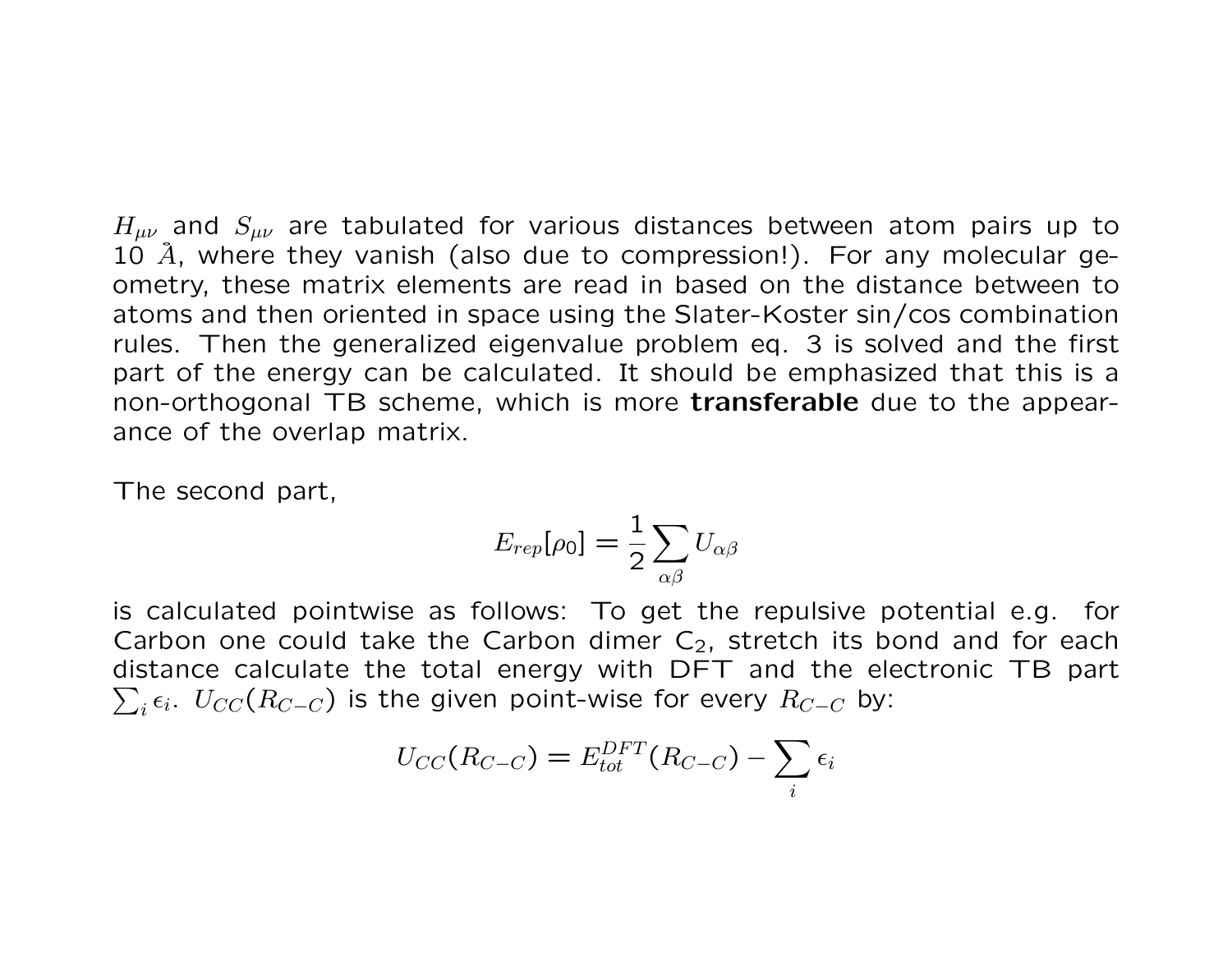The resulting DFTB method works very well for homo-nuclear systems, where charge transfer between the atoms in the system does not occur or is very small. As soon as charge is flowing between atoms because of an electronegativity difference, the resulting density is no more well approximated by the superposition of the atomic densities  $\rho_0\,=\,\sum \rho_\alpha.$  However, the formalism works very well, when charge flow is small, therefore an extension will try to start from the non-selfconsistent scheme.

The problem is, that the effective Kohn-Sham potentials contain only the neutral reference density  $\rho_0$ , which does not account for charge transfer between atoms. Lets try a Taylor series expansion (functional expansion) of the potential with the ground state density  $\rho$  around the reference density  $\rho_0$ :

$$
v_{eff}[\rho] = v_{eff}[\rho_0] + \int \frac{\delta v_{eff}[\rho]}{\delta \rho} \delta \rho dr
$$

This is a very interesting procedure, since now the potential inserted into the KS equations will lead to the same matrix elements of  $H_{\mu\nu}[\rho_0]$  depending on the reference density as above, and corrections terms, which have to deal with the functional derivative.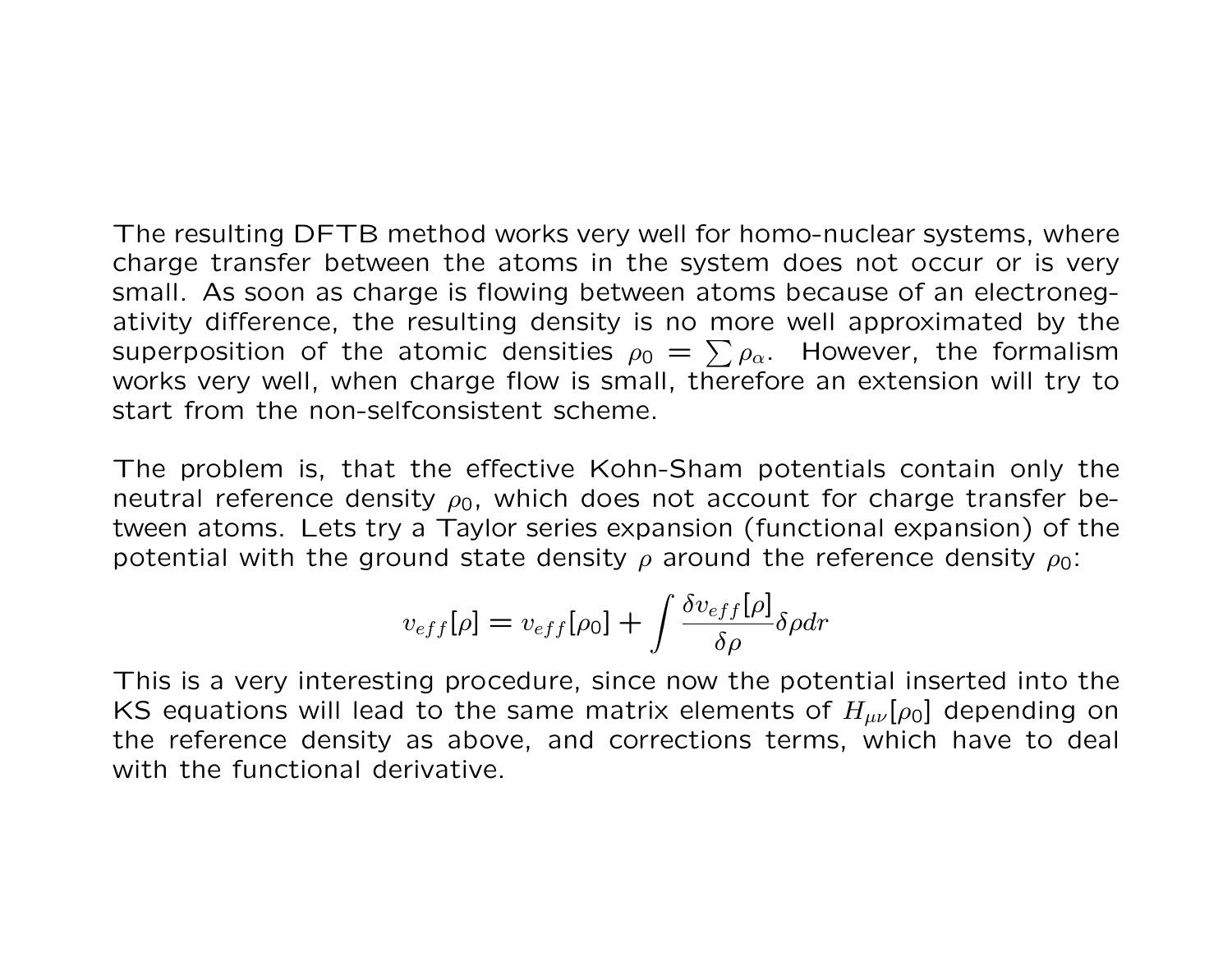## III. Selfconsistent solution of the KS equations

Since we need the total energy and not only the KS equations, it is better to start the functional expansion with the DFT total energy. The SCC-DFTB method is derived from density functional theory (DFT) by a second order expansion of the DFT total energy functional with respect to the charge density fluctuations  $\delta \rho$  around a given reference density  $\rho_0$  ( $\rho'_0 = \rho_0(\vec{r}')$ ,  $\int' =$  $\int d\vec{r}'$  ):

$$
E = \sum_{i}^{occ} \langle \Psi_i | \hat{H}^0 | \Psi_i \rangle + \frac{1}{2} \iint' \left( \frac{1}{|\vec{r} - \vec{r}'|} + \frac{\delta^2 E_{xc}}{\delta \rho \delta \rho'} \Big|_{n_0} \right) \Delta \rho \Delta \rho'.
$$
  
- 
$$
\frac{1}{2} \iint' \frac{\rho'_0 \rho_0}{|\vec{r} - \vec{r}'|} + E_{xc}[\rho_0] - \int V_{xc}[\rho_0] n_0 + E_{cc}
$$
 (7)

After introducing the LCAO basis  $\Psi_i = \sum c^i_\mu \eta_\mu$ , the first term becomes:

$$
\langle \Psi_i | \hat{H}^0 | \Psi_i \rangle = \sum c^i_\mu c^i_\nu H_{\mu\nu}
$$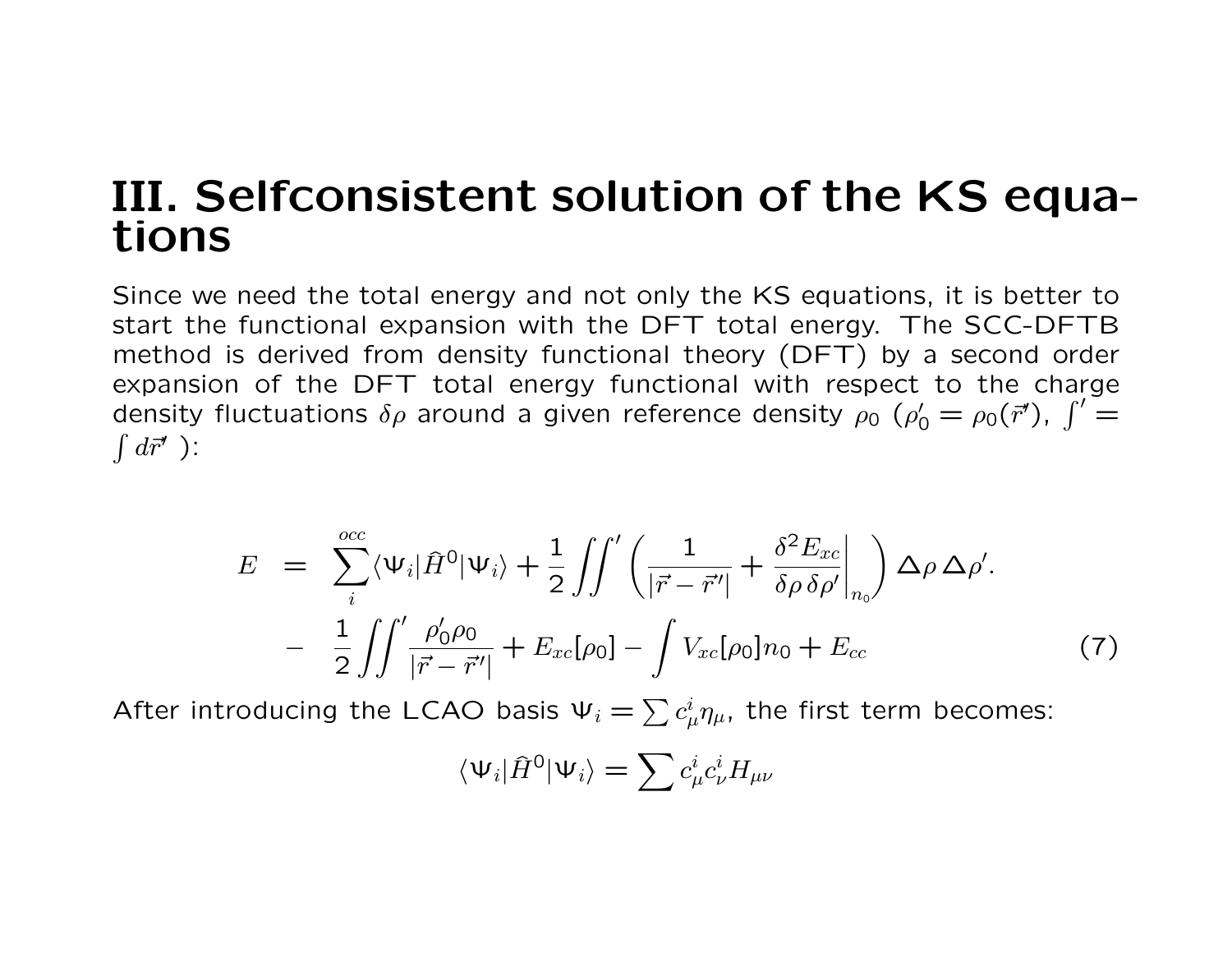and can be evaluated as discussed above. The last four terms depend only on the reference density  $\rho_0$  and represent the repulsive energy contribution  $E_{ren}$ discussed above. Therefore, we only have to deal with the second order terms.

The second order term in the charge density fluctuations  $\Delta \rho$  (second term in Eq.7) is approximated by writing  $\Delta \rho$  as a superposition of atomic contributions

$$
\Delta \rho = \sum_{\alpha} \Delta \rho_{\alpha},
$$

which decay quickly with increasing distance from the corresponding center. To further simplify  $E^{2nd}$ , we apply a monopole approximation

$$
\Delta \rho_\alpha \approx \Delta q_\alpha F_{00}^\alpha Y_{00},\tag{8}
$$

Basically,  $\Delta \rho_{\alpha}$  is assumed to look like an 1s orbital.  $F^{\alpha}_{00}$  denotes the normalized radial dependence of the density fluctuation on atom  $\alpha$ , which is constrained (approximated) to be spherical  $(Y_{00})$ ;i.e., the angular deformation of the charge density change in second order is neglected.

$$
E^{2nd} \approx \frac{1}{2} \sum_{\alpha\beta} \Delta q_{\alpha} \Delta q_{\beta} \iint' \left( \frac{1}{|\vec{r} - \vec{r}'|} + \frac{\delta^2 E_{xc}}{\delta \rho \delta \rho'} \bigg|_{n_0} \right) F_{00}^{\alpha} F_{00}^{\beta} Y_{00}^2 dr dr' \tag{9}
$$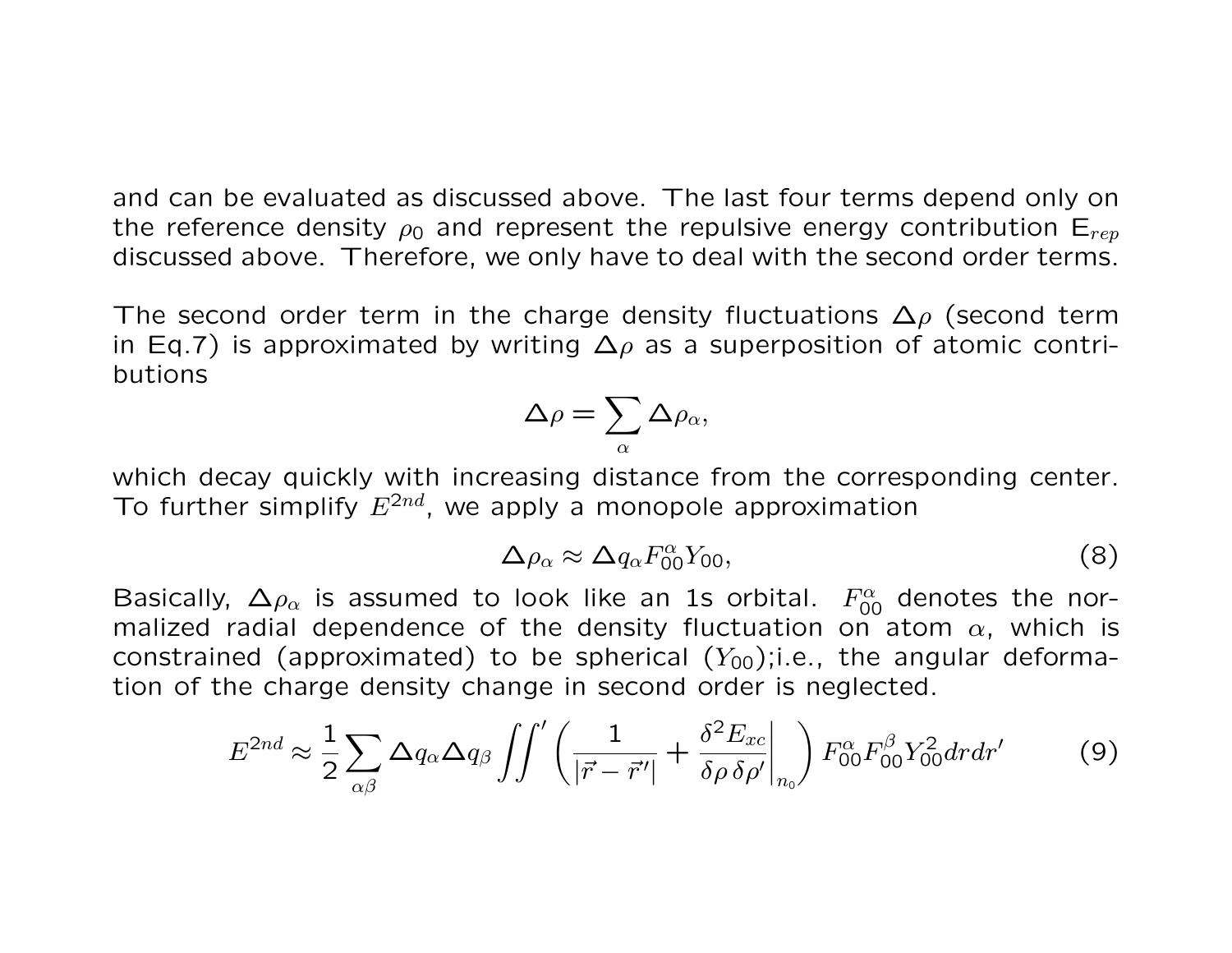This formular looks complicated, but has a quite simple curve shape:

• For large distances,  $R_{\alpha\beta} = |\vec{r}-\vec{r}^{\,\prime}| \rightarrow \infty$  the XC terms vanish, and the integral describes the coulomb-interaction of two spherical normalized charge densities, which reduces basically to  $1/R_{\alpha\beta}$ , i.e. we get:

$$
E^{2nd} \approx \frac{1}{2} \sum_{\alpha\beta} \frac{\Delta q_\alpha \Delta q_\beta}{R_{\alpha\beta}}
$$

• For vanishing interatomic distance,  $R_{\alpha\beta} = |\vec{r} - \vec{r}^{\,\prime}| \rightarrow 0$ , the integral describes the e-e interaction on atom  $\alpha$ . We can appoximate the integral as:

$$
E^{2nd} \approx 0.5 \frac{\partial^2 E_{\alpha}}{\partial^2 q_{\alpha}} = U_{\alpha}
$$

 $U_{\alpha}$  is known as the Hubbard parameter or the chemical hardness. It describes, how much the energy of a system changes upon adding or removing electrons.

Now we need a formula to interpolate between these two cases. A very similar situation appears in semi-empirical quantum chemical methods like MNDO,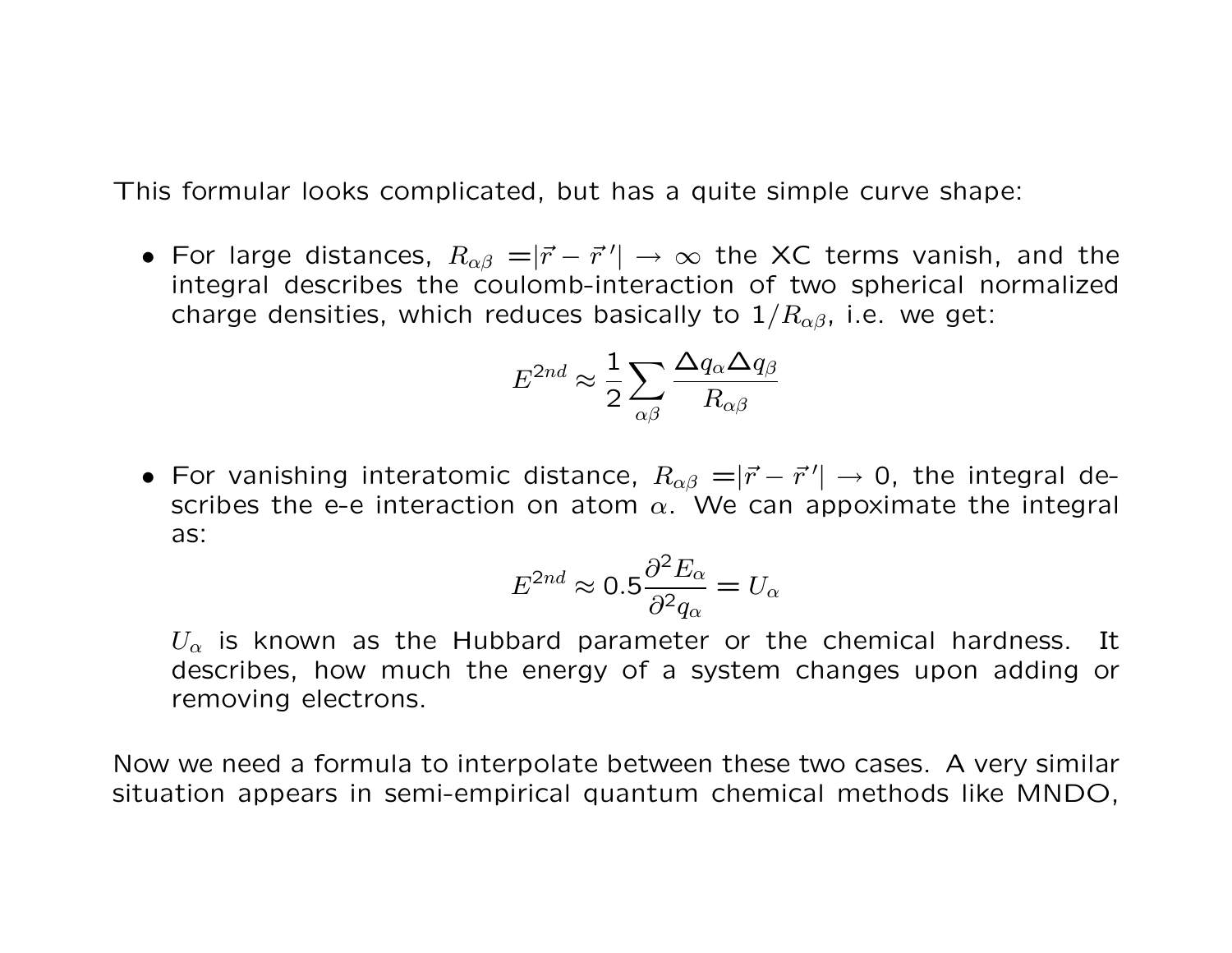AM1 or PM3, where  $\gamma$  has a simple form, as given, for example, by the Klopman-Ohno approximation,

$$
\gamma_{\alpha\beta} = \frac{1}{\sqrt{R_{\alpha\beta}^2 + 0.25(1/U_{\alpha} + 1/U_{\beta})^2}}.
$$
\n(10)

To derive analytically an expression, we approximate the charge density fluctuations with spherical charge densities. Slater like distributions

$$
F_{00}^{\alpha} = \frac{\tau_{\alpha}}{8\pi} exp(-\tau_{\alpha}|r - R_{\alpha}|)
$$
 (11)

located at  $R_{\alpha}$  allow for an analytical evaluation of the Hartree contribution of two spherical charge distributions. This leads to a function of  $\gamma_{\alpha\beta}$ , which depends on the parameters  $\tau_{\alpha}$  and  $\tau_{\beta}$ , determining the extension of the charge densities of the atoms  $\alpha$  and  $\beta$ . This function has a  $1/R_{\alpha\beta}$  dependence for large  $R_{\alpha\beta}$  and approaches a finite value for  $R_{\alpha\beta} \rightarrow 0$ . For zero interatomic distances, i.e.  $\alpha = \beta$ , one finds that:

$$
\tau_{\alpha} = \frac{16}{5} \gamma_{\alpha\alpha} \tag{12}
$$

Eq. 12 implies, that the extension of the charge distribution is inversely proportional to the chemical hardness of the respective atom; i.e. the size of an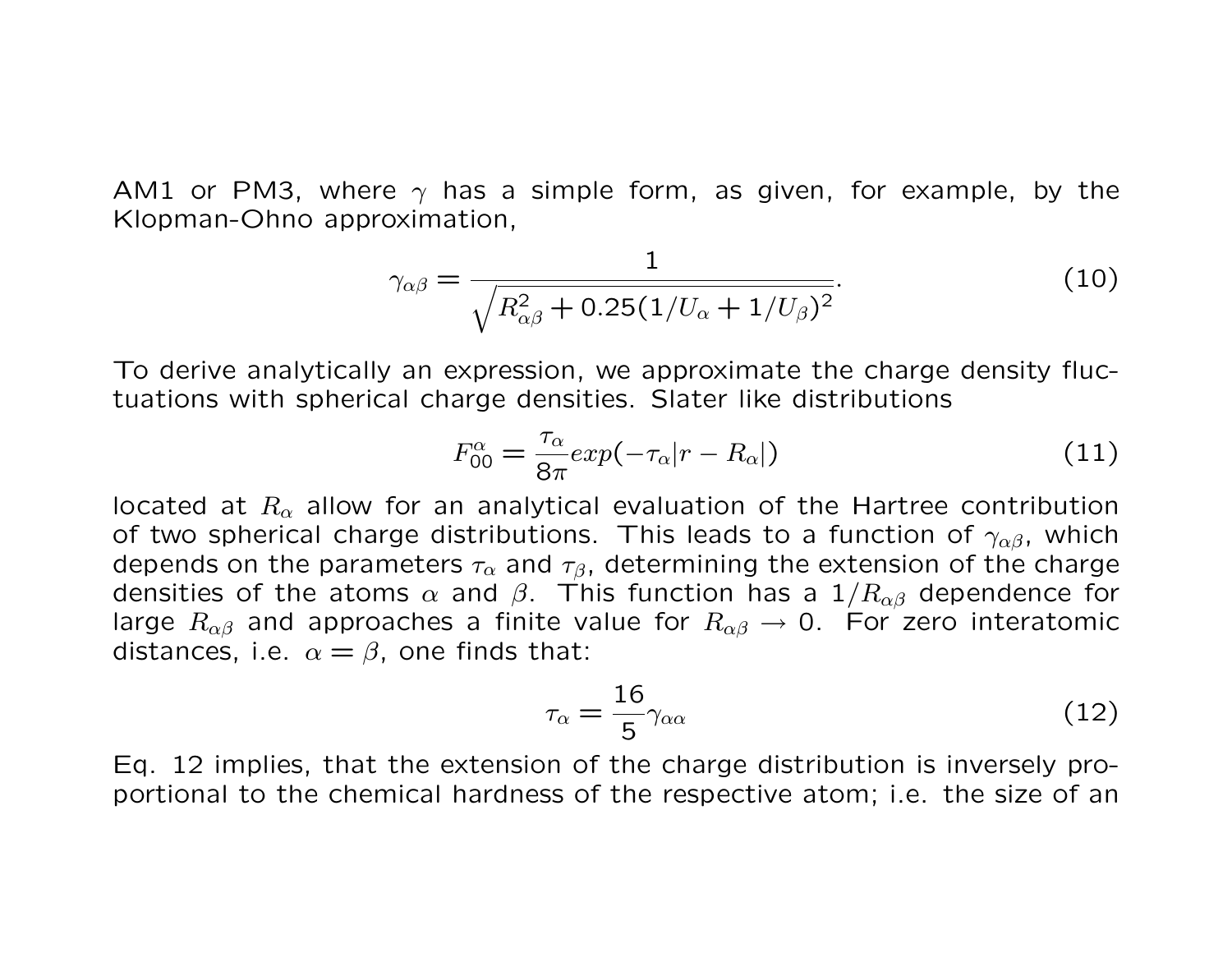atom is inversely related to is chemical hardness.

After integration,  $E^{2nd}$  becomes a simple two-body expression depending on atomic-like charges

$$
E^{2nd} = \frac{1}{2} \sum_{\alpha \beta} \Delta q_{\alpha} \Delta q_{\beta} \gamma_{\alpha \beta} \tag{13}
$$

The diagonal terms  $\gamma_{\alpha\alpha}$  model the dependence of the total energy on charge density fluctuations (decomposed into atomic contributions) in second order. The monopole approximation restricts the change of the electron density considered and no spatial deformations are included; only the change of energy with respect to change of charge on the atom  $\alpha$  is considered. By neglecting the effect of the chemical environment on atom  $\alpha$ , the diagonal part of  $\gamma$  can be approximated by the chemical hardness  $\eta$  of the atom,

$$
\gamma_{\alpha\alpha} = 2\eta_{\alpha} = U_{\alpha} = \frac{\partial^2 E_{\alpha}}{\partial^2 q_{\alpha}},\tag{14}
$$

 $E_{\alpha}$  is the energy of the isolated atom  $\alpha$ .  $U_{\alpha}$  is known as the Hubbard parameter and is twice the chemical hardness of atom  $\alpha$ , which can be estimated from the difference of the ionization potential and the electron affinity of atom  $\alpha$ . For SCC-DFTB, it is calculated using Janak's theorem by taking the first